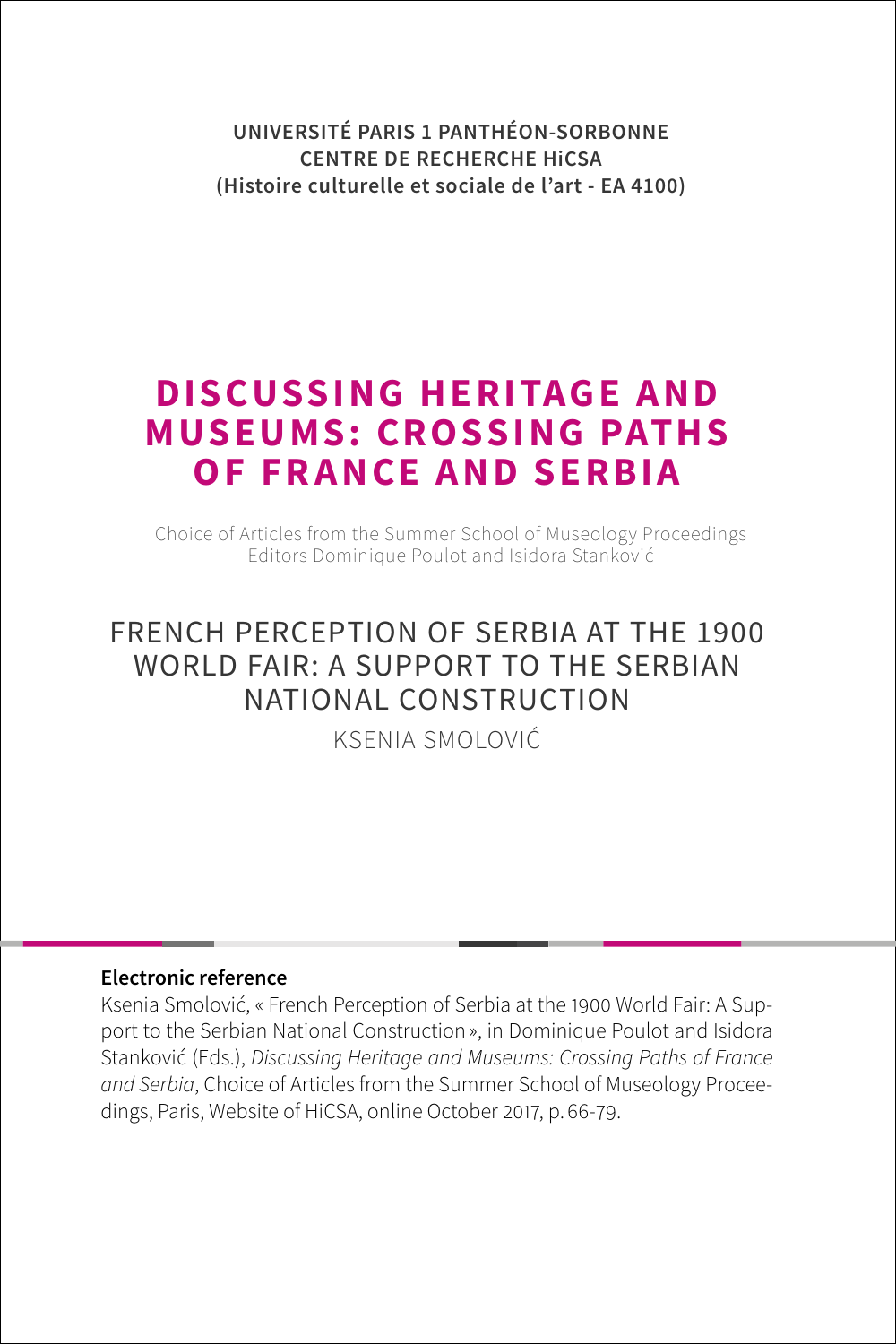## FRENCH PERCEPTION OF SERBIA AT THE 1900 WORLD FAIR: A SUPPORT TO THE SERBIAN NATIONAL CONSTRUCTION

### **KSENIA SMOLOVIĆ**

## **Biography:**

Ksenia Smolović is doing a Ph.D in Contemporary History at the Paris Panthéon-Sorbonne University under the supervision of Antoine Marès, since 2015. Her thesis is about representations of Serbia in France, from the middle of the 19<sup>th</sup> century to 1920. She tends to understand the divergence of these representations, to analyze how these images were created and, then, evolved. One of the goals of this subject is to renew a nationalistic historiography of the Franco-Serbian relations.

## **Summary:**

*French Perception of Serbia at the 1900 World Fair: a Support to the Serbian National Construction*

The 1900 World Fair in Paris was organized at the end of a century during which the Oriental question influenced the European context. Serbia obtained its independence in 1878 and France has mostly supported it. An event organized several years afterwards, in 1900, could represent an occasion for us to observe how the French perceived the Serbian Pavilion, in relation to the context we have mentioned. The books published in France on the occasion of the event, as well as the articles in newspapers, are a way to understand the images that the French had about Serbia. Firstly, we can see that architecture of the Serbian pavilion appeared to be the first perception of the country, with the religious and Serbo-Byzantine influences referring to Serbian past. Then, several points mentioned in books seem to be a way to affirm the construction of the Serbian nation, mentioning the mine industry, the education or the commercial field: all these are supposed to convince the audience about the Serbian future, with the potential to develop. Finally, the description of the Serbian identity is a manner to support Serbia and its national and identity construction, compared to the other Balkan countries. The presentation of the national costumes, with their political power, and the entire ethnographical museum bring France closer to Serbia, in a way that goes beyond the national exaltation proper to the World Fairs.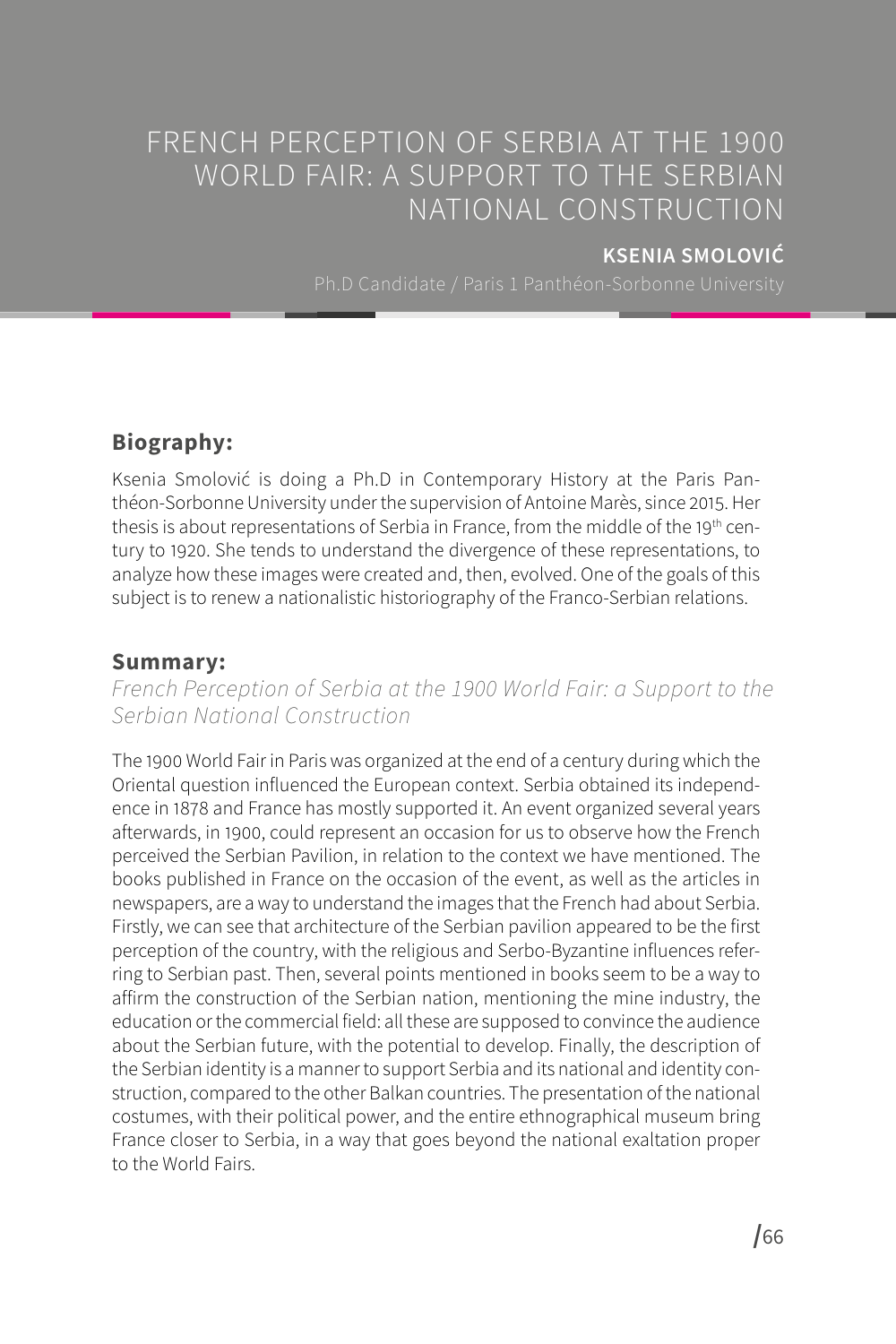## **Résumé :**

*Perception française de la Serbie à l'Exposition universelle de Paris en 1900 : un soutien à la construction nationale serbe*

En 1900, l'Exposition universelle est organisée à Paris, à la fin d'un siècle influencé par la Question d'Orient. La Serbie devient indépendante en 1878 et la France a encouragé ce mouvement, prenant parti pour les chrétiens de l'Empire ottoman. L'exposition organisée en 1900 est une opportunité pour comprendre comment les Français ont perçu le pavillon serbe, croisant leurs discours avec le contexte politique. La presse et les ouvrages publiés en France sur cet événement nous permettent de caractériser les représentations françaises de la Serbie. Tout d'abord, l'architecture du pavillon est la première image du pays à être véhiculée, avec les influences religieuses et serbo-byzantines qui font référence au passé de la Serbie. Puis, plusieurs éléments mentionnés dans les ouvrages apparaissent comme des vecteurs d'affirmation de la nation serbe. Y sont décrits l'industrie minière, l'éducation ou encore le champ commercial : tous ces domaines témoignent du potentiel de la Serbie et doivent convaincre le public français que ce pays a un avenir. Enfin, la caractérisation d'une identité serbe est une façon de soutenir la Serbie et sa construction identitaire, en comparaison avec les autres populations balkaniques. Les discours sur les costumes nationaux, à fort pouvoir politique, ainsi que le musée ethnographique dans son ensemble, illustrent alors le rapprochement franco-serbe, au-delà de l'exaltation propre aux expositions universelles.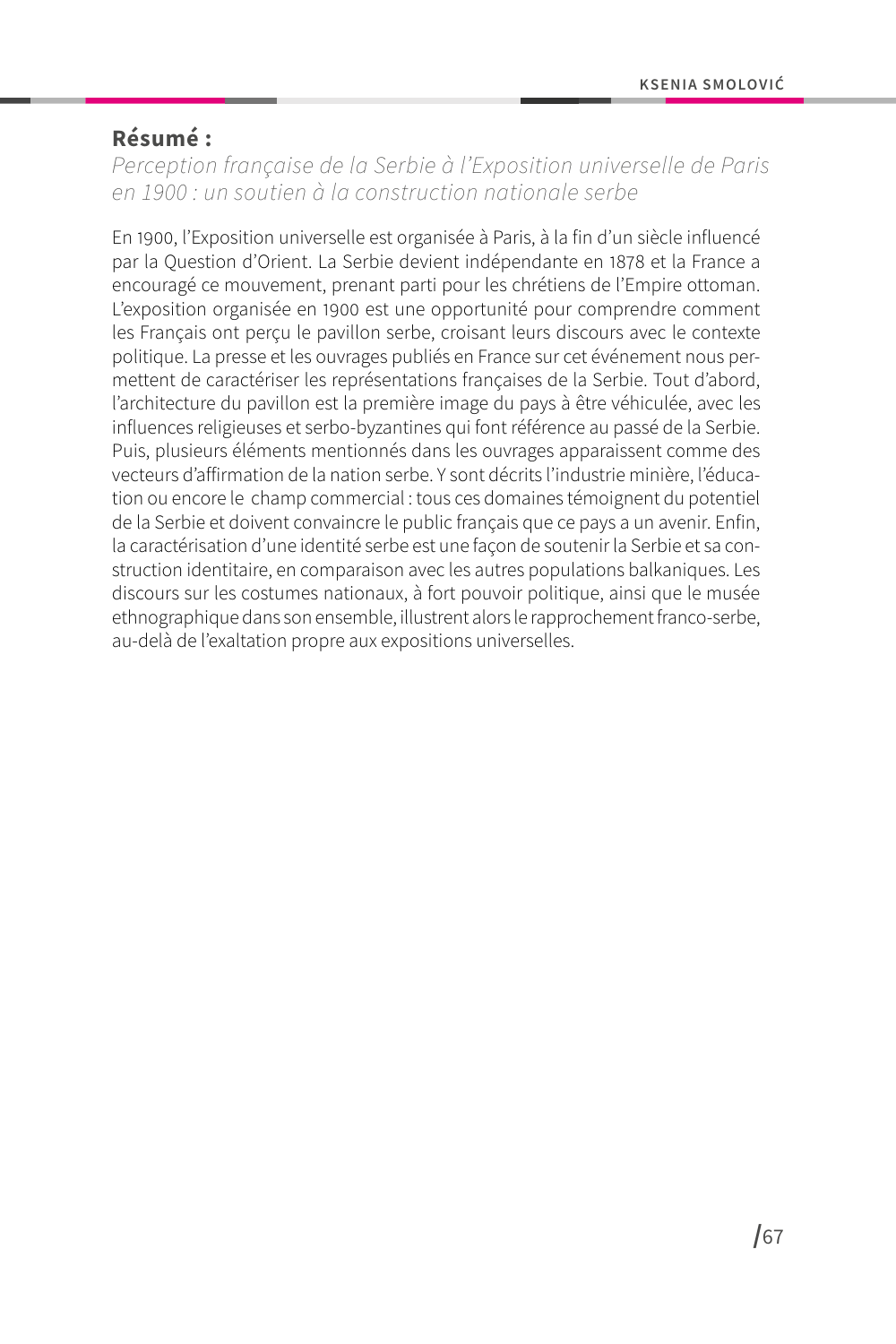## **FRENCH PERCEPTION OF SERBIA AT THE 1900 WORLD FAIR: A SUPPORT TO THE SERBIAN NATIONAL CONSTRUCTION**

"Bulgaria takes part in the World Fair for the first time. That is to say its entrance in the European civilization"<sup>1</sup>; this is what we can read in a French guide published on the occasion of the 1900 World Fair in Paris. This approach is very significant, as it considers the exhibition as a manifestation of the civilization in Europe. It also considers that Bulgaria has not entered the civilization**<sup>2</sup>** before its participation in this event. In this perspective, World Fairs are great vectors to question the French perception of other countries. Furthermore, this 1900 cultural and scientific event had to deal with all the particular issues linked to the end of the Oriental question. From the beginning of the 19<sup>th</sup> century, Balkan countries highlighted their wish for independence from the Ottoman Empire and fought against the Ottoman authorities in order to obtain it**<sup>3</sup>** . We will focus on another Balkan country, Serbia, which got its independence in 1878 at the Congress of Berlin**<sup>4</sup>** . Though this exhibition was not the first one after Serbian independence, it continued to underline some of the issues related to the European context of the independence in the Balkans. The World Fair is the result of a reflection about the messages nations wanted to transmit to visitors from all over the world and it is very interesting to understand, apart from the fact that the Serbians wanted to show some things about themselves, what the French remembered about the Serbian Pavilion. The historian Manuel Viera de Miguel underlined the importance of the World Fairs in order to understand political and cultural issues of the society**<sup>5</sup>** . Thus, we will try to link these two aspects analyzing the way the French described the Serbian Pavilion.

As the 1900 Exhibition took place in Paris, numerous French historians did the research on the event, but the study of the Serbian Pavilion was rather brief. However, we could refer to the book of Vesna Dušković, who works at the

- **1** *Paris Exposition 1900 : guide pratique du visiteur de Paris et de l'exposition* (Paris : Hachette, 1900), 245.
- **2** See Manuel Viera de Miguel, "Absolutisme, fanatisme et orientalisme : l'image exotique de l'Espagne à travers le kaléidoscope des expositions universelles du XIXe siècle", in *Les expositions universelles. Les identités au défi de la modernité*, ed. Christiane Demeulenaere-Douyère *et ali.* (Rennes : Presses universitaires de Rennes, 2014), 101.
- **3** Georges Castellan, *Histoire des Balkans XIVe-XXe siècle* (Paris : Fayard, 1991), 238-270.
- **4** Georges Castellan, *Histoire des Balkans*, 320-321.
- **5** Manuel Viera de Miguel, "Absolutisme, fanatisme et orientalisme", 101.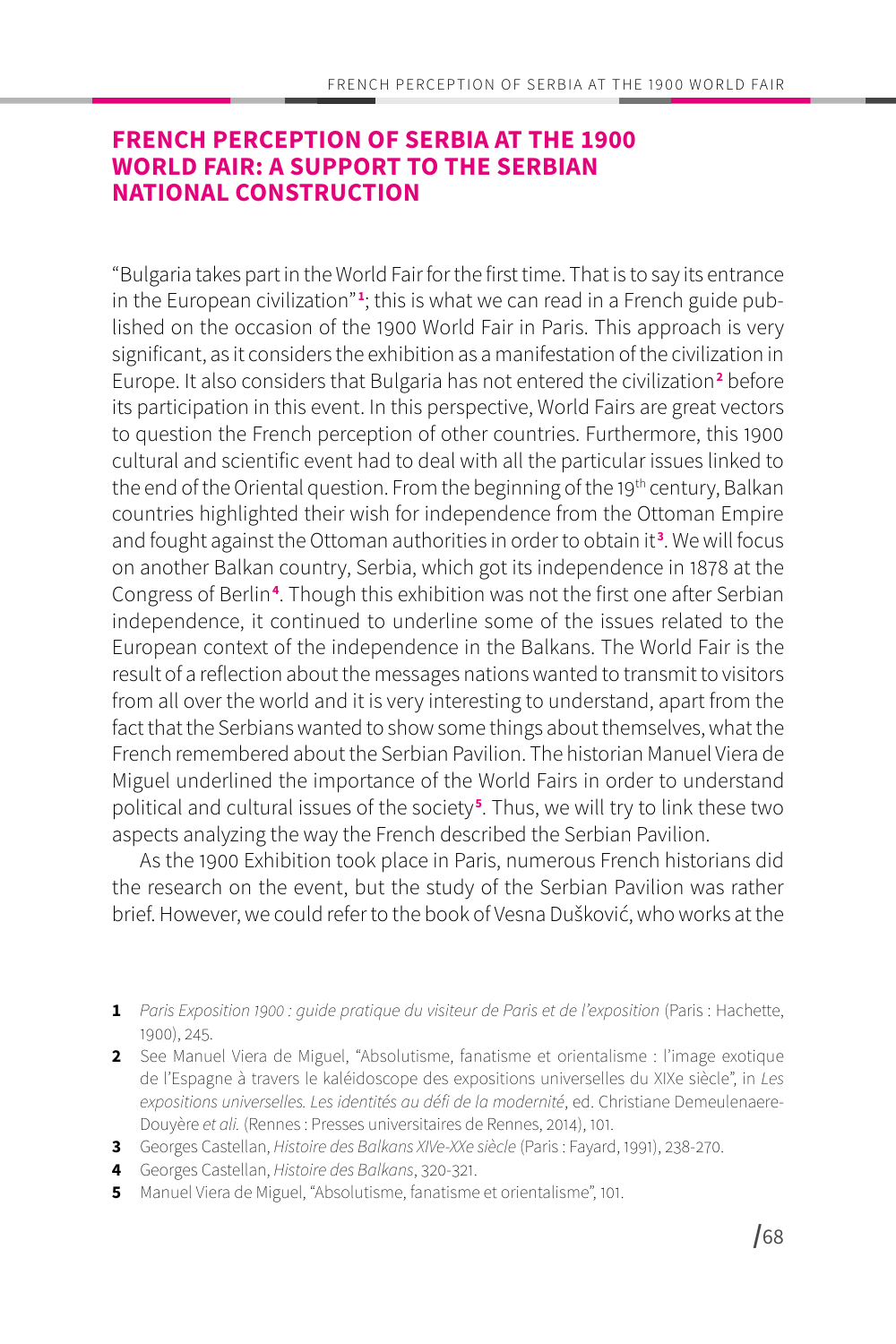Ethnographical Museum in Belgrade, called *Srbija na svetskoj izložbi u Parizu***<sup>6</sup>** [Serbia at the World Fair in Paris], which gave us important information about the Serbian pavilion and its ethnographical museum. Our aim is not to analyze the content of the pavilion, but to question the way it was perceived and described by the French. We examine French works published in 1900 about the Exhibition which mentioned the Serbian pavilion and commented its contents. We referred to the *Catalogue général de l'Exposition* [General catalogue of the Exhibition] and in particular one additional volume which described different nations that witnessed the event. There are also five guide books about the Exhibition, which dedicated one or several pages to the Serbian Pavilion. A few general books published during the event also mentioned the Serbian pavilion, as well as some periodicals and newspapers. By examining the content of these publications, we could understand what made a deeper impression on the French about the Serbian pavilion, and what they remembered. At last, sometimes we needed to introduce some elements of comparison between the Serbian pavilion and the other Balkan pavilions, in order to find out what were the real characteristics of the descriptions of the Serbian one.

The Great Exhibition of 1851, sometimes called The Crystal Palace Exhibition, took place in London: it was the first World Fair**<sup>7</sup>** . Paris organized another one four years later. For several years, France and England shared organization of these international events and then many cities hosted World Fairs. The historian Christophe Charle links these exhibitions to a tendency of highlighting the modernity **<sup>8</sup>** , and another French historian, Jean-Christophe Mabire, suggests that "modernity" is the "main theme"**<sup>9</sup>** of these exhibitions staging technical and industrial innovation. During following fifty years, these events grew and brought together many countries with an aim to state the development of societies, not forgetting fun, athletic and artistic dimensions that were also important.

Jean-Christophe Mabire traced back the organization of the event: a presidential decree from the 13<sup>th</sup> of July 1892 established the event. A second decree from the 9th of September 1893, treated the organization of different parts of the Exhibition; then, on the 13<sup>th</sup> of June 1896, the related Law was promulgated<sup>10</sup>. The President of the French Republic, Emile Loubet, wanted to reinforce the

- **6** Vesna Dušković*, Srbija na svetskoj izložbi u Parizu* (Belgrade: Etnografski muzej, 1995).
- **7** See Jeffrey Auerbach, *The Great Exhibition of 1851: A Nation on Display* (New Haven: Yale University Press, 1999).
- **8** Christophe Charle, *Discordance des temps. Une brève histoire de la modernité* (Paris: Armand Colin,2011), 18.
- **9** Jean-Christophe Mabire *et al*., *L'Exposition universelle de 1900* (Paris : L'Harmattan, 2000), 15.
- **10** Jean-Christophe Mabire *et al.*, *L'Exposition universelle de 1900* , 19.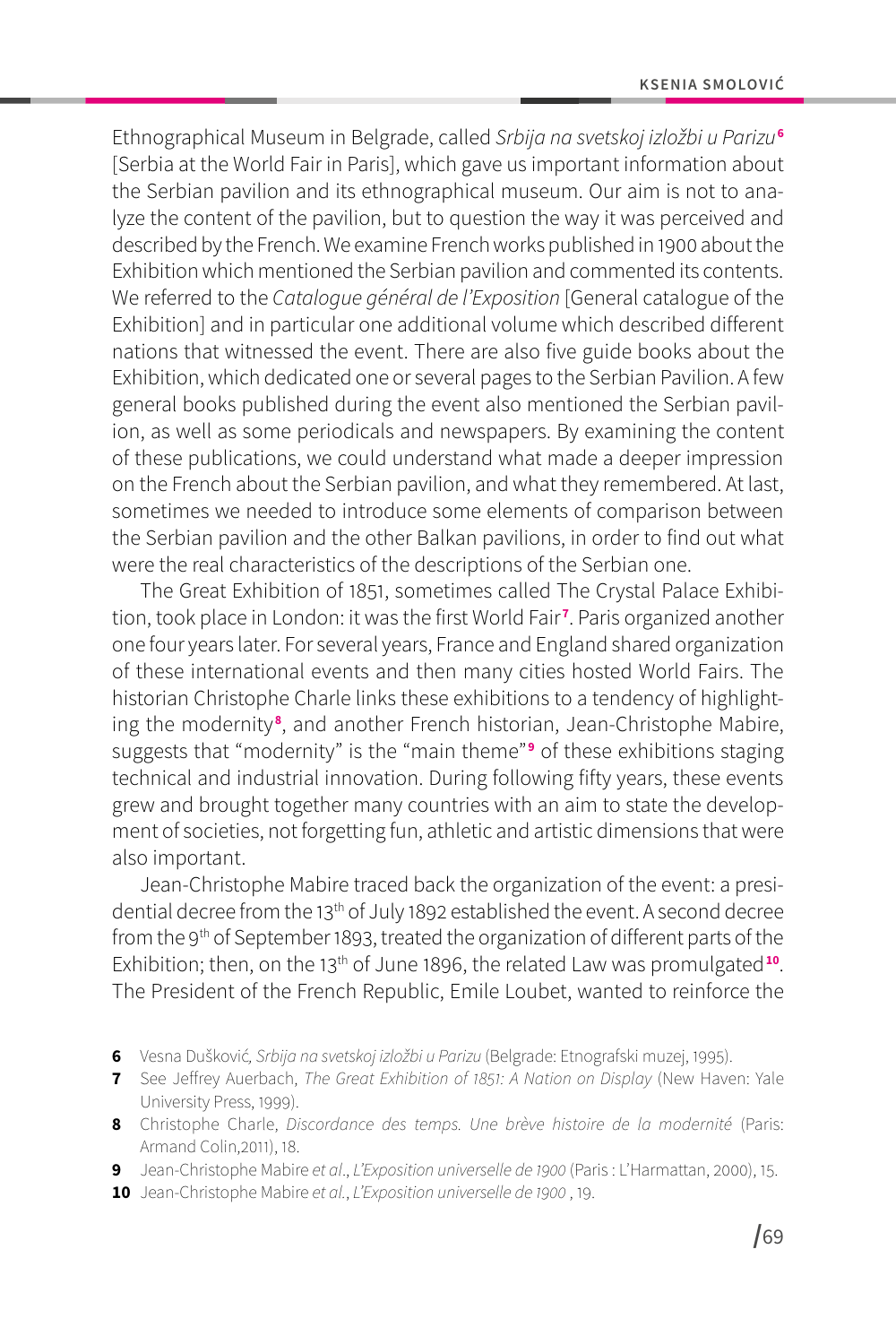Republic and to gather the French population through the success of the event. On the 14<sup>th</sup> of April 1900, the Exhibition opened in the French capital. It consisted of eighteen main parts: education and teaching; artworks; instruments and general methods for literature, sciences and arts; equipment and methods for mechanics; electricity; civil engineering and means of transport; agriculture; horticulture and arboriculture; forests, hunting, fishing, picking; foodstuff; mines and metalworking industry; decoration and furniture for public buildings and houses; threads, materials and clothes; chemical industry; other industry; social economy; hygiene and public assistance; colonization; land and sea army forces.

Serbia took part in the Exhibition with a pavilion at the bank of the Seine, next to the Alma Bridge, at the end of the Rue des Nations [Street of the Nations]. In 1897, Serbia was invited to be a part of the Exhibition. Vesna Dušković underlines two points which explain that Serbia took the invitation seriously**<sup>11</sup>**. The first one was Serbia's success at the 1889 World Fair and the fact it won a lot of medals. Then, the conflicts with Austria-Hungary, Bulgaria and Turkey encouraged Serbia to assert itself at the international stage. According to Vesna Dušković, King Aleksandar Obrenović ordered, in his letter from the 4<sup>th</sup> of September 1897, to reserve the area of 500 square meters at the bank of the Seine for construction of the Serbian pavilion**12**. Serbian Professor Milan Kapetanović and the French architect Viterbeau were responsible for the project of the pavilion**<sup>13</sup>**. The Pavilion consisted of eight groups: mineralogy, agriculture, public education, military school of Kragujevac works, national industry, wine and tobacco, domestic industry, costumes and embroidery.

## **Architecture of the Serbian Pavilion as the First Image of the Country**

The architectural constructions of different World Fairs have been abundantly studied**<sup>14</sup>**. Historians agree that architecture is an essential in these events and Hélène Mugnier claims that "ephemeral buildings have mostly architectural ambition of showing a synthetic image of their countries"**<sup>15</sup>**. The French

- **11** Vesna Dušković, *Srbija na svetskoj izložbi u Parizu*, 66.
- **12** Vesna Dušković, *Srbija na svetskoj izložbi u Parizu*, 13.
- **13** *Ibid*.
- **14** See, for example, Mathieu Caroline, *Les expositions universelles à Paris : architectures réelles ou utopiques*. Paris : Musée d'Orsay, 2007. Isabelle Chalet-Bailhache *et al.*, *Paris et ses expositions universelles. Architectures 1855-1937*. Paris : éditions du Patrimoine, 2008.
- **15** Hélène Mugnier, "Les pavillons de l'Autriche-Hongrie à l'exposition universelle de 1900 à Paris", *Bulletin de l'Institut Pierre Renouvin*, 03 (1997).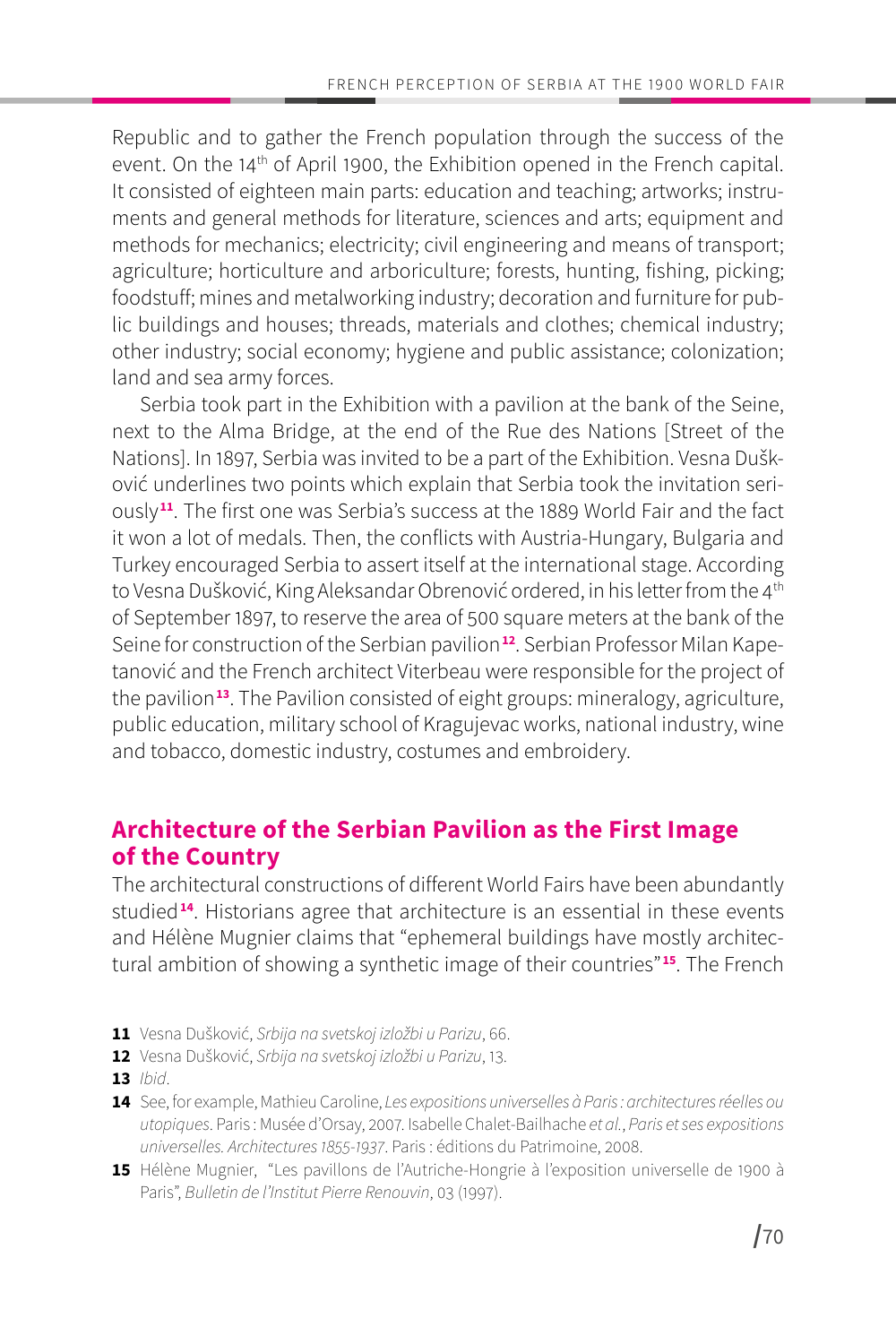archaeologist and geographer Louis Rousselet already wrote in 1901 that "Every palace thus constitutes the architectural image of the country it represents"**<sup>16</sup>**. Furthermore, it should be emphasized that external appearance is the first impression the visitors (or not). We must therefore think about the image of Serbia spread by its Pavilion's architecture in 1900, about the architectural elements the French memorized about this Pavilion.

The first observation we can find in the books of the period about the Exhibition is related to the religious inspiration of the Serbian Pavilion. The Flammarion guide of the 1900 Exhibition, for example, explains that "the Serbian Pavilion architecture is inspired by the religious buildings of Serbia"**<sup>17</sup>**. Hachette publishers's guide agrees that the "Pavilion reminds us of Serbian religious monuments"**<sup>18</sup>**. We can also quote the *Revue illustrée de l'Exposition* [Illustrated magazine of the Exhibition] which goes further and tells that "Pavilion of Serbia is […] a church"**<sup>19</sup>**. These are the first lines of different extracts which evoke the Serbian pavilion, so this piece of information appears to be essential in the description of the building. The *Supplément illustré du Petit Journal* [Petit Journal Illustrated supplement], which published a page of illustrations of different pavilions every week, goes as far as to identify the Serbian architecture with a religious one: "Serbian architecture is only original when it comes to the construction of religious buildings. Palaces and other monuments [...] imitate architecture from the other nations and do not present anything very interesting. So, it was natural that Serbia built its Pavilion in the style of its temples."**<sup>20</sup>**

This allows us to conclude that architecture and Serbian nation are linked to religion in the French books. This is the first distinguishing feature that is mentioned. Nevertheless, we could find similar observations about Romanian architecture. Indeed, the *Volume annexe du Catalogue general officiel de l'Exposition* [Aditionnal Volume of the General catalogue of the Exhibition] considers that "during one and a half century, [Romania] has suffered from foreign yoke and does not have, at that time, a well distinctive national architecture. [...]"**<sup>21</sup>** and that "explains why the religious architecture is the only one that exists in

- **16** Louis Rousselet, *L'exposition universelle de 1900* (Paris: Hachette, 1901), 56.
- **17** H. Lapauze, *Le guide de l'Exposition de 1900* (Paris : Ernest Flammarion, 1900), 334.
- **18** *Paris Exposition 1900 : guide pratique du visiteur de Paris et de l'exposition*, 242.
- **19** *L'Exposition en famille, revue illustrée de l'exposition universelle de 1900*, N° 4, June 5, 1900, 70.
- **20** *Supplément illustré du Petit Journal*, Sunday October 28, 1900, 6.
- **21** *Volume annexe du Catalogue général officiel*, Groupe VII, Classes 35, 37, 39 et 42 (Paris and Lille: Lemercier/ L. Danel, 1900) n.p.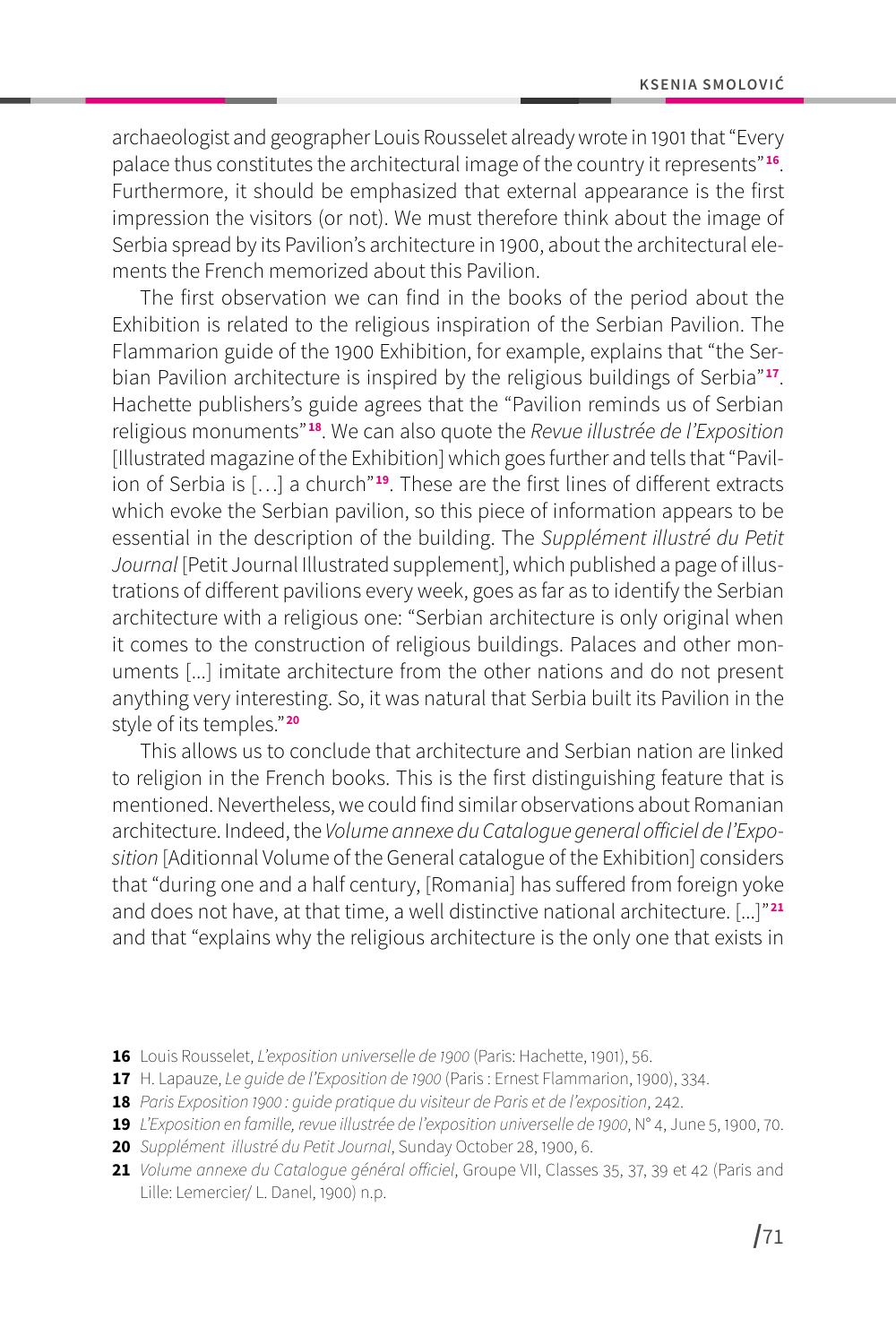Romania"**22**. Here, we can perceive the consequences of the imperial occupation of the Balkans which can explain the lack of national architectures.

Then, there are notes in different books about the "Byzantine"**23** or "Serbian-Byzantine" **<sup>24</sup>** architectural style of the Pavilion. Here we have a reflection on the Serbian national construction. After several centuries of the Ottoman domination, the exhibition highlights the architecture which established itself as affirmation of the Serbian identity. The Serbian art historian Bratislav Pantelić explains that the architecture inherited from the Middle Ages symbolizes Serbian independence, with characteristics which directly remind us of ethnicity and Serbian national religion**<sup>25</sup>**. The Hachette guide explains that, inside the Pavilion, visitors can see Serbian arms with the "four symbolic S"**<sup>26</sup>**. Even if these symbols are not explained in the book, the author decided to write about them, probably because they are very important for affirmation of the Serbian national identity. Indeed, these four "S" refer to the Serbian motto "*Samo Sloga Srbina Spasava*", which means "Only unity can save the Serbs". According to the legend, this motto is attributed to Saint Sava, the first Archbishop of the Serbian church**<sup>27</sup>**. The historical fact is that the "sign of four S" reappeared during the Serbian uprisings against the Ottoman Empire in the 19<sup>th</sup> century: it is added to the Serbian coat of arms by the duke Stefan Lazarević. Thus, it permits the reference to the medieval Serbian Empire and this is the symbolic field the author wants to explore.

After these observations, it could be stated that the French books that evoke the Serbian Pavilion are mostly giving a laudatory representation of its architecture. The *Guide pratique du visiteur de Paris et de l'exposition* [The practical guide of Paris and Exhibition visitor] and *L'Exposition et ses attractions* [The Exhibition and its attractions] underline the elegance of the Pavilion. The *Supplément illustré du Petit journal* [Petit Journal Illustrated supplement]

- **22** *Volume annexe du Catalogue général officiel*, n.p.
- **23** For example in *Paris exposition 1900 : guide pratique du visiteur de Paris et de l'exposition* (Paris : Hachette, 1900), 242.
- **24** For example in *Guide Armand Silvestre de Paris et de ses environs et de l'Exposition de 1900* (Paris : Didier et Méricant, 1900), 177.
- 25 Bratislav Pantelić, "Nationalism and Architecture: The Creation of a National Style in Serbian Architecture and Its Political Implications", *Journal of the Society of Architectural Historians*, 56-1 (Mar. 1997): 16-41.
- **26** *Paris exposition 1900 : guide pratique du visiteur de Paris et de l'exposition*, 242.
- **27** See Maria Falina, "Religion Visible and Invisible", in Liliya Berezhnaya, Christian Schmitt, *Iconic Turns: Nation and Religion in Eastern European Cinema Since 1989*. Leiden: Brill Publishers, 2013. And Dušan T. Bataković *et al.*, *Histoire du peuple serbe* (Paris: L'âge d'homme), 22-23. See also Dušan Bandić, *Carstvo zemaljsko i carstvo nebesko: ogled o narodnoj religiji*. Belgrade: Biblioteka XX vek., 1997.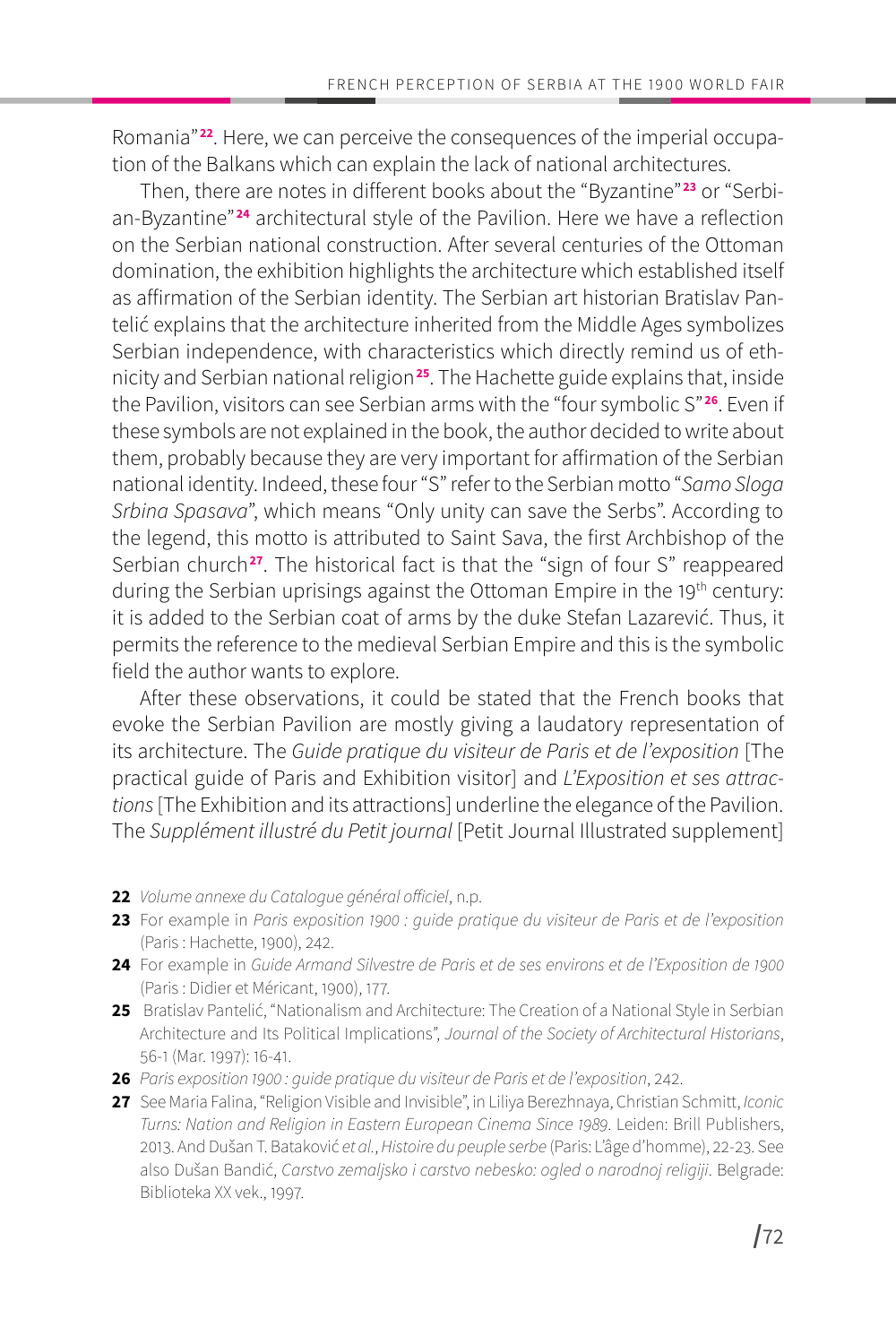mentions its "graceful impact"**<sup>28</sup>**. The book by Louis Rousselet adds that "the outward decoration of the palace is one of the most attractive ones to the eye"**29**. However, we have to introduce here some new elements of comparison, in order to slightly modify this laudatory tone. Indeed, architecture of other Balkan pavilions is described with the same tone. For example, we can read about the harmony and elegance of the Bosnian and Herzegovinian pavilion, with its "delightful vegetation" **<sup>30</sup>** and its "very specific charm" **<sup>31</sup>** and that the Bulgarian pavilion is "very simple [...] but very graceful" **<sup>32</sup>**. Thus, we can come to the conclusion that this tone is not a specificity of the description of Serbian Pavilion but a facet of the enthusiast and promotional rhetoric of the World Fairs and their guides, or journalistic campaigns.

## **Affirmation of Serbian Nation in the Eyes of the French Public**

We can underline now that French books about the Exhibition perceived different points which emphasized the affirmation of Serbian nation: descriptions of the pavilion depict a country which asserts itself on the occasion of this international event. Thus, the note about the Serbian pavilion on the *Volume annexe du Catalogue general officiel de l'Exposition* [Aditionnal Volume of the General catalogue of the Exhibition] points out that "Serbia, proud of its economic development, wanted to present itself with dignity at this big and peaceful nations review" **<sup>33</sup>**. Of all the evocations of Balkan architectures we mentioned, here the word "*proud"* does not appear in the descriptions of the other countries. In this official publication, Serbia is not mentioned as a small country but as a country with potential for the future. While several authors**<sup>34</sup>** mention the positive influence of Austria on the administration of Bosnia and Herzegovina, there are no comments about the influence of Ottoman Empire on Serbian past and history. Twenty two years after the recognition of its independence, Serbia appears here as a country full of resources and the *Volume annexe du Catalogue general officiel de l'Exposition* [Additional Volume of the General catalogue of the Exhibition] states that the "commission

- **28** *Supplément illustré du Petit Journal*, 6.
- **29** Louis Rousselet, *L'exposition universelle de 1900*, 103.
- **30** *Volume annexe du Catalogue général officiel*, n.p.
- **31** *Ibid*.
- **32** *Paris exposition 1900 : guide pratique du visiteur de Paris et de l'exposition*, 244.
- **33** *Volume annexe du Catalogue général officiel*, n.p.
- **34** For example in H. Lapauze, *Le guide de l'Exposition de 1900* (Paris : Ernest Flammarion, 1900), 305.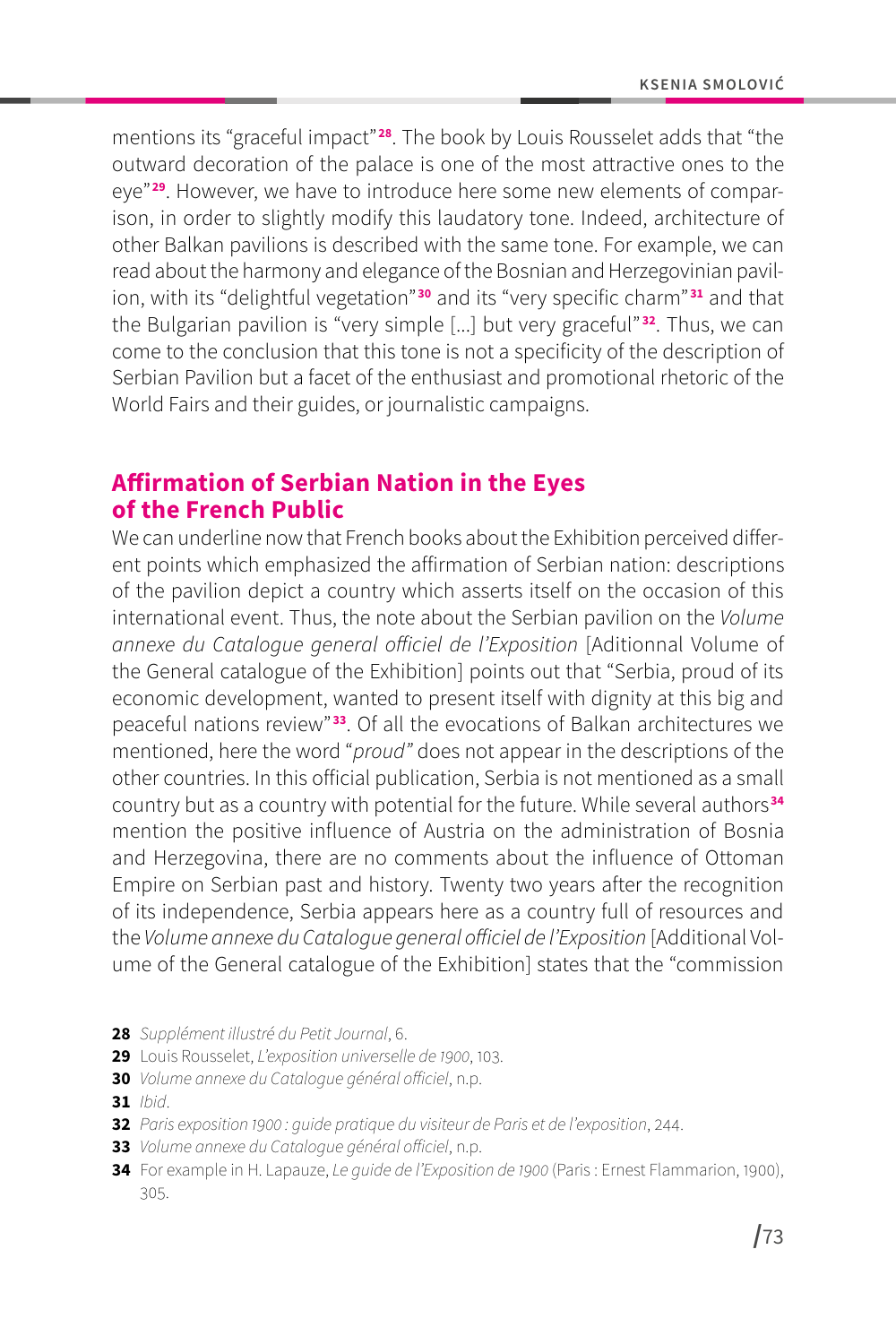in charge of the preparation of Serbian exhibition in Belgrade was composed of the most distinguished personae"**<sup>35</sup>**. For that reason, this national pavilion is considered as more credible, even though we can quote the note about Romania that also underlines the great value of the people who organized the Romanian Pavilion**<sup>36</sup>**.

Other more prosaic fields permit to give credibility to the Serbian future. Firstly, the publications about the Exhibition mostly evoke Serbian mines. The Hachette publishers' guide *Paris Exposition 1900* [Paris 1900 Exhibition] describes the different rooms of the Pavilion and writes about the first one: "when we enter the room, the mineralogy of the country: gold, copper, argentiferous lead ores, extracts of Serbian mines that are still not very developed but which are expected to play an important role in the future"**<sup>37</sup>**. The book of Louis Rousselet is similar: "Official Exhibition is particularly represented by a very important collection of the mines. The samples it shows give us an idea of the wealth of the auriferous and argentiferous deposits of the area"**<sup>38</sup>**. Here, an objective characteristic is described: this is not a part of the descriptions of other Balkan nations. These extracts about Serbia aim to depict Serbia as a developing country.

We can identify the same elements in the commercial field. The Hachette guide Paris Exposition 1900 [Paris 1900 Exhibition] mentions "the ground products" with "plums, which are especially exported to Austria"**<sup>39</sup>**, but also Serbian tobacco, "one of the most famous, and mostly exported to France"**<sup>40</sup>**. Another guide writes that "Serbia here shows its wines and… its pigs, as Serbia makes a point of fighting with Chicago"**41**. The reference to farming business of Chicago, which slaughters 2.5 million of pigs every year during the second part of the 19th century**<sup>42</sup>**, authorizes to compare Serbia with this business power. This discourse seems flattering, as the reference seems excessive and should emphasize the Serbian situation. Other elements are mentioned in the same tone – the Serbian public education, which is said to have done a "enormous

- **35** *Volume annexe du Catalogue général officiel*, n.p.
- **36** *Ibidem.*
- **37** *Paris exposition 1900 : guide pratique du visiteur de Paris et de l'exposition*, 243.
- **38** Louis Rousselet, *L'exposition universelle de 1900*, 103.
- **39** *Paris exposition 1900 : guide pratique du visiteur de Paris et de l'exposition*, 243.

**40** *Ibid*.

- **41** *Guide Armand Silvestre de Paris et de ses environs et de l'Exposition de 1900*, 177.
- **42** Hélène Harter, "Chicago et l'incendie de 1871 : entre mythes et réalité," Alain Cabantous *et al.*, *Mythologies urbaines* (Rennes : Presses universitaires de Rennes, 2004), 219-236.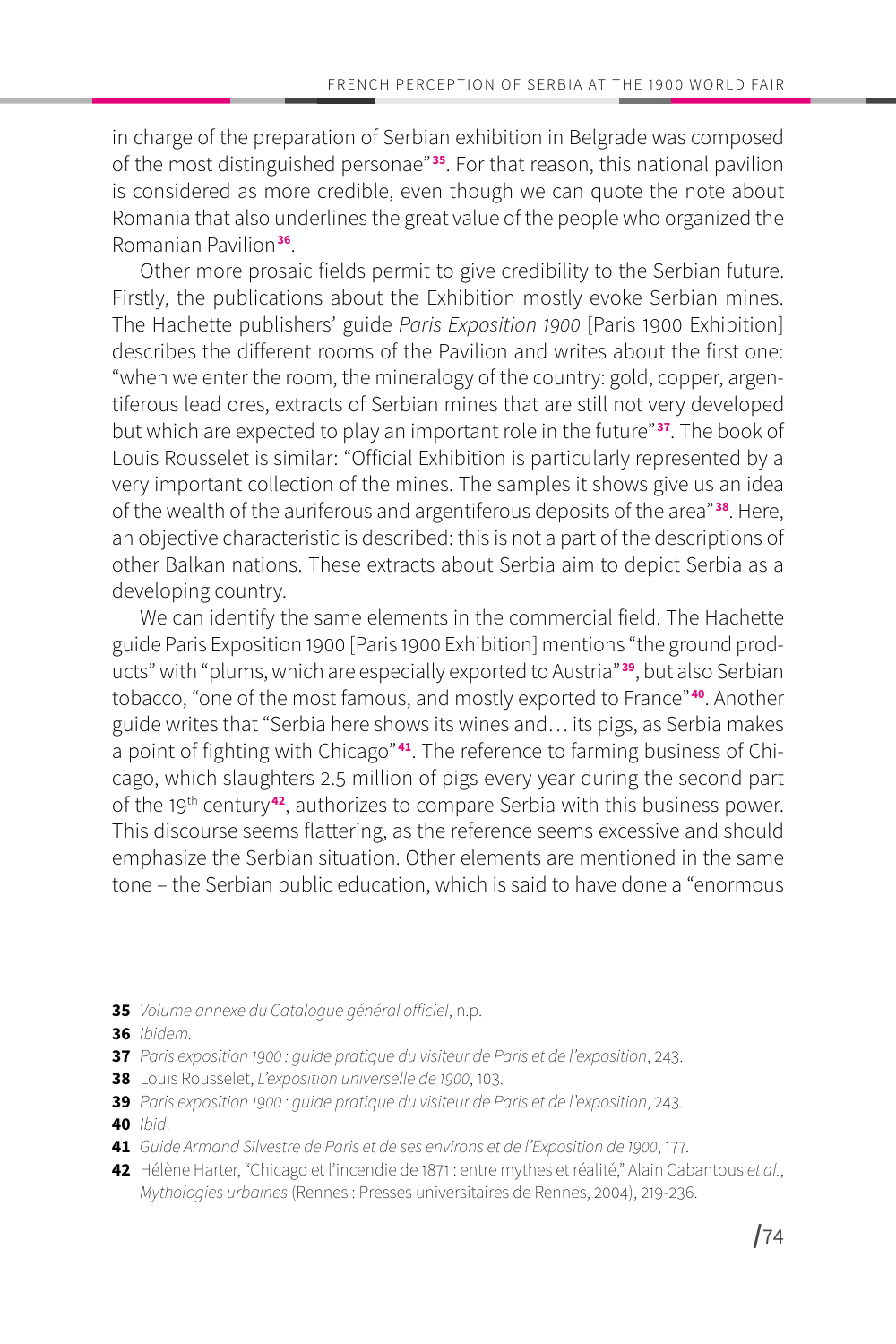progress"**<sup>43</sup>** or jewellery, which presents "delicate Serbian jewellery"**<sup>44</sup>**. All of the extracts we quoted are related to elements that take part in the Serbian national and independent construction and this is the image that remains with French visitors during the days after the Exhibition.

Finally, two specific books were published by the Serbian Ministry of Finance on the occasion of the Exhibition. The first one is about agriculture in Serbia**<sup>45</sup>**, and the second about Serbian mining industry**46**. The goal of these publications was to underline Serbia's abilities for the development. Here again, we cannot forget that this is one of the aims of the international event, and that the other nations benefit from the same rhetorical promotion. Moreover, another book was published in France on the occasion of the Exhibition, dedicated to the Serbian Ethnographic museum. The latter allows us to approach the representations of Serbia linked to the identity.

#### **The Description of the Serbian Identity**

Different French publications which mention the Serbian pavilion evoke Serbian Ethnographic museum in a representative manner and particularly the exhibition of the national costumes. After mentioning the pig business, Armand Silvestre's guide explains that "what soothes us of that prosaicness are the beautiful national costumes we can admire in the vast rooms"**<sup>47</sup>**. In the magazine *L'Exposition et ses attractions* [The Exhibition and its attractions], a promotion of the Serbian Ethnographic museum goes in the same way: "In the elegant royal pavilion, located on the edge of the Street of the Nations, we'll see this museum, absolutely done in the Belgrade style. Wax figures, very precisely costumed, will show us the varied clothing used in the country for all the classes of the society; we will also see the people's professions and customs in this country."**<sup>48</sup>**

In *L'Exposition universelle de 1900* [1900 World Fair], Louis Rousselet even feels that this is the most interesting part of the Pavilion for the visitors: "But what strikes the visitor's attention is, with a very important lot of Pirot carpets,

- **43** *Paris exposition 1900 : guide pratique du visiteur de Paris et de l'exposition*, 243.
- **44** *Ibid*.
- **45** L. R. Yovanovitch and Ministarstvo Narodne Privrede Srbije, *L'agriculture en Serbie. Monographie composée à l'occasion de l'Exposition Universelle de 1900* (Paris : imp. De Chaix, 1900), 106 p.
- **46** Ministarstvo Narodne Privrede Srbije, *Industrie minière Serbe : Exposition Universelle de Paris 1900, catalogue spécial* (Paris : imp. De Chaix, 1900), 40 p.
- **47** *Guide Armand Silvestre de Paris et de ses environs et de l'Exposition de 1900*, 177.
- **48** Jules Rouff, *L'exposition et ses attractions* (1900), vol. 1, 89.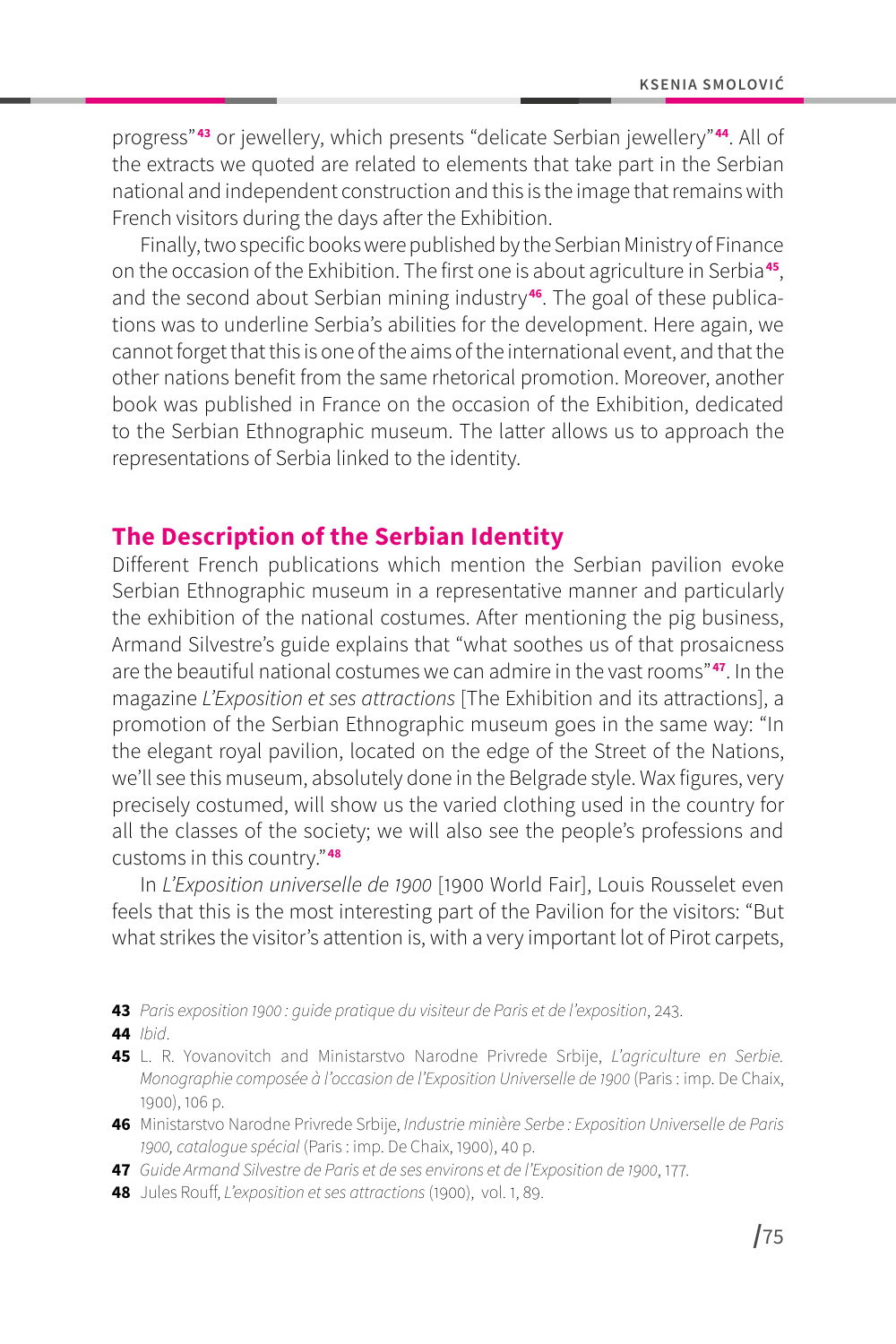of Belgrade's embroideries and of beautiful filigree gold and silver jewellery, a rich collection of national costumes which shows us the men and women's finery in Serbia."**<sup>49</sup>**

Therefore, these different extracts illustrate the way that authors insist on the presence of Serbian national costumes and their beauty. These costumes are powerful vectors of political and national representations; they are used to stage the Serbian national specificities. Furthermore, they link Serbia to its history and concentrate Serbian nation in the tradition: Serbia has a past and the costumes are one of its marks. The French historian Anne-Marie Thiesse underlines that "the affirmation of a delighted and intangible yesterday"**<sup>50</sup>** allows the construction of the nation, more than the promise of a stunning future. Here, the Pavilion plays its part, by positioning Serbia in a national continuity – without any mention of the Ottoman past. The French perceive the Serbs as the members of a nation built in the continuity, across the centuries. Furthermore, other books do not depict the costumes of the other Balkan countries with the same enthusiasm, or do not describe them at all. For example, the Armand Silvestre's guide evokes Bulgarian and Bosnian costumes, but without describing them. The Hachette publishers' guide *Paris Exposition 1900* [Paris 1900 Exhibition] depicts the great colours that honour the Serbian costumes – and does not write anything about Bulgarian ones**<sup>51</sup>**. Also, it mentions people wearing national costumes in the Bosnian and Herzegovinian pavilion without explaining how they look like. The geographer Louis Rousselet who dedicates a part of his book to the "Countries of Balkan Peninsula"**<sup>52</sup>**, does not mention Bulgarian, Romanian or Greek national costumes. He wrote that there were some of these costumes in the pavilion of Bosnia and Herzegovina**<sup>53</sup>** whose description remained within the part related to the Austro-Hungarian Empire, but did not describe the costumes. Once again, Serbian national costumes were the only ones to be highlighted: "These costumes, with bright and distinct colors, overloaded by golden and silvered embroideries, dress models artistically positioned. Their group is one of the most interesting ethnological museums. [...] The Serbian feminine costume has for principal distinctive feature a coat, which women from all the classes of the society, from the great lady to the humblest farmer, dress. The only difference comes from the richness of the embroideries. The rest of the costume includes a bolero, *Jeletché*, and a

**53** *Ibid.,* 70.

**<sup>49</sup>** Louis Rousselet, *L'exposition universelle de 1900*, 104.

**<sup>50</sup>** Anne-Marie Thiesse, *La création des identités nationales, Europe XVIIIe-XIXe siècle* (Paris : Seuil, 2011), 162.

**<sup>51</sup>** *Paris exposition 1900 : guide pratique du visiteur de Paris et de l'exposition*, 244-245.

**<sup>52</sup>** Louis Rousselet, *L'exposition universelle de 1900*, 103.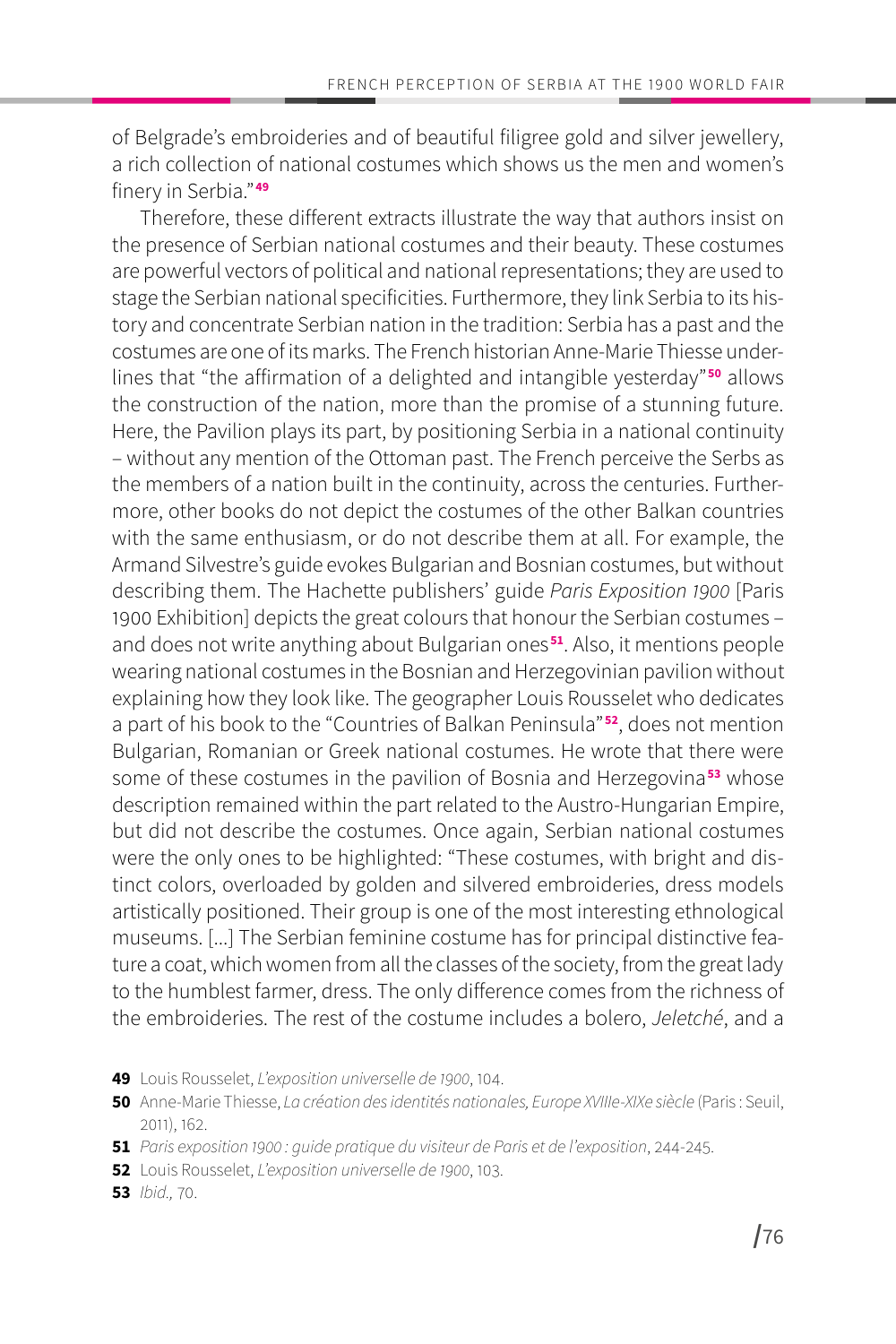*chalvari*, which is a kind of culotte skirt, similar to the French cyclewomen ones. The Serbian women put the belt around their waist, sometimes weaved with fine pearls, and which ends by a high metallic staple that serves as corset in a way; they put on a skullcap weaved with silver and pearls."**<sup>54</sup>**

Consequently, we have found what the French specifically memorized about the Serbian identity during the event: the Serbian national costumes, which are associated to the Serbian identity. We have to insist on the political power of these national costumes, which we can link to the French position in the Oriental question. As France was supporting Serbia during its struggle for independence, underlining its national illustration is now a way to honour it.

In the publication of Ethnographic museum, the Introduction allows us to complete the representations spread to the French public. This preface, written in French, insists on the notion of tradition in relation to Serbia: "Even though everything changes almost everywhere in Europe, the Serbian race has kept intact its traditions of the past centuries […] preserving national taste in its purity, thus affirming respect and loyalty to the ancient customs."**<sup>55</sup>** What we felt in this flattering mention of the national costumes is here clearly expressed. Moreover, the preface evokes the "Serbian race". Anne-Marie Thiesse explains that the word "race" can be a synonym for the "nation"**<sup>56</sup>**.

Two important elements appear as well: the first one is a South Slaves hierarchy which would be favourable to Serbians. Indeed, we can read that "Reading again the history of Europe's Eastern peninsula, we see most of the time Serbian people at the head of all the Slaves [...]" and that Serbians can, thus, "rightly consider themselves as the pioneers of the South Slaves' civilization"**<sup>57</sup>**. Therefore, the highlighting of the Serbians has to go through a comparison with its neighbours. Once again, the method of comparison allows us to think about the particularities of the Franco-Serbian specific case: the French seem to promote their relation with Serbia and to encourage the emphasis on the Serbian development. Then, a description of the South Slaves' "race", which the text considers the typical Serbians: "[...] they are courageous, despite a rather peaceful temperament, kind, men of order, respecting property, with an independent spirit; they are also fond of modern progress. The race is beautiful, strong and very welcoming."**<sup>58</sup>**

**58** *Ibid*.

**<sup>54</sup>** Louis Rousselet, *L'exposition universelle de 1900*, 104.

**<sup>55</sup>** *Musée ethnographique serbe : Exposition universelle de Paris 1900* (Strasbourg, 1900), V.

**<sup>56</sup>** Anne-Marie Thiesse, *La création des identités nationales*, 181.

**<sup>57</sup>** *Musée ethnographique serbe : Exposition universelle de Paris 1900*, V.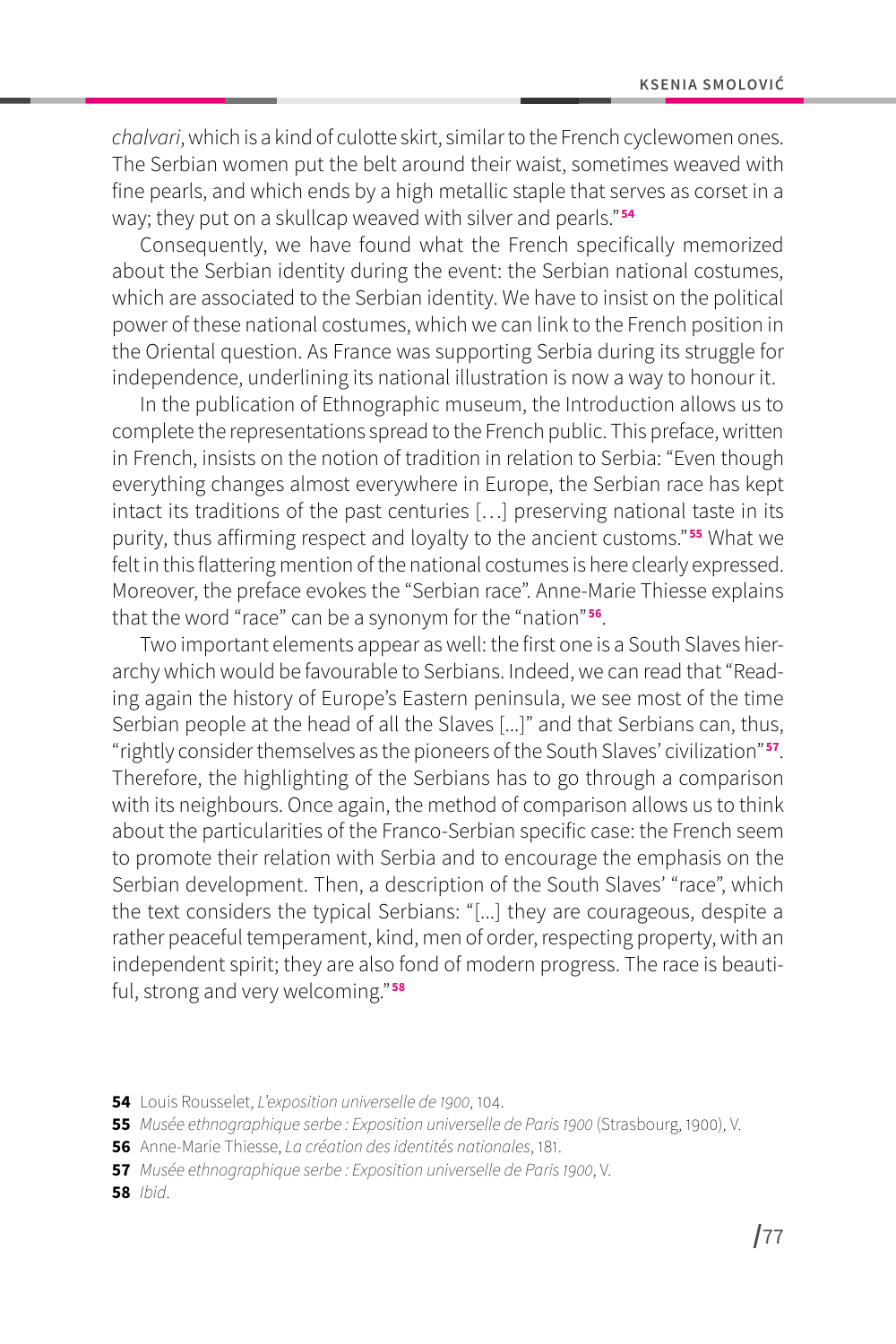In addition to the reference about the independence, which appears as a direct support to the Serbian one, we also have to perceive the notion of progress that we have already found in different publications we referred to. The tone is specifically laudatory one and replies to the national exaltation proper to the World Fair. Furthermore, the favourable stereotypes about Serbian identity have a political role: they come as a political support to Serbian nation, when the European context encourages France to draw closer to Serbia. The Exhibition appears to be a vector of these politics.

It is difficult to conclude about the laudatory French tone about Serbia on the occasion of the 1900 World Fair, as we could also notice the same tone about other pavilions, including the Balkan ones. Indeed, we could not consider the French point of view about Serbian pavilion without comparing it to its neighbours. Even if we could observe the kind tone in the mention of the Serbian Pavilion, we have to be careful: we cannot forget that publications about the Exhibition wanted to attract visitors and to spread favourable representations of the different nations that were a part of it. However, the study of the French books and newspapers permitted us to observe French support to the Serbian national construction. The representations of Serbia are underlining an acceptance of the Serbian independence and a support to its development. Beyond the notes about Serbian progress in several fields, we have to underline the highlightening of the Serbian national costumes, which appear to be, with the emphasis of the Serbian ethnological and stereotypical particularities, the French symbolical way to approach the young nation. While Serbia had a geostrategic and diplomatic situation between Austria-Hungary and Russia, the country was under the alternate influence of these two countries. The Franco-Russian alliance from 1893 led the French politicians to integrate Serbia in their strategic considerations **<sup>59</sup>**. Thus, we can conclude about the links that exist between the French laudatory representations and speeches about Serbia and this geostrategic atmosphere in Europe about the Balkans. Support to Serbia was a way to get closer to it, as the French wanted to take advantage of economic and cultural potential of Serbia.

**<sup>59</sup>** Stanislav Sretenović, *La France et le nouveau Royaume des Serbes, Croates et Slovènes (1918- 1929) : des relations inter-étatiques inégales* (Florence: Institut universitaire européen, 2006), 27.